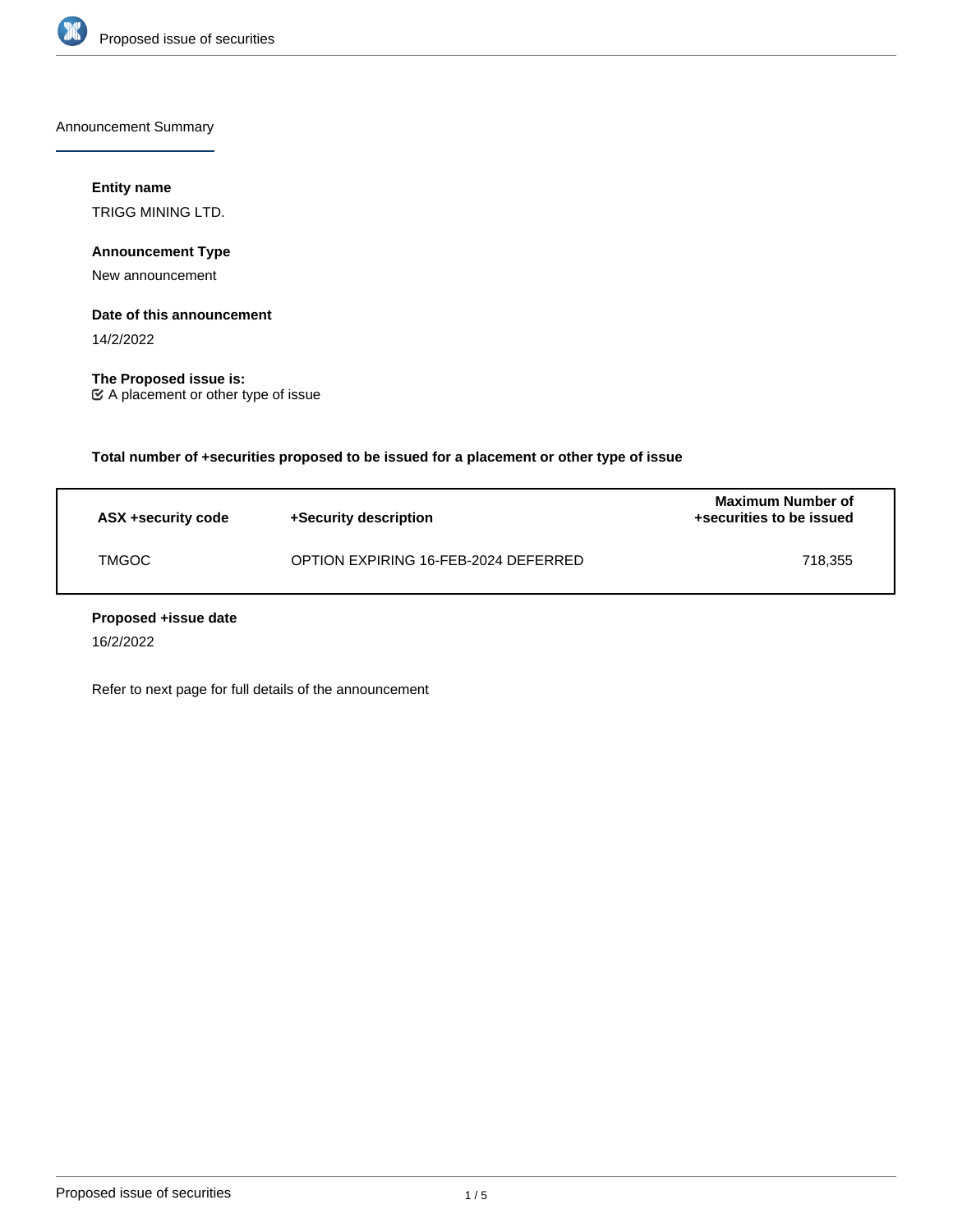

## Part 1 - Entity and announcement details

## **1.1 Name of +Entity**

TRIGG MINING LTD.

We (the entity named above) give ASX the following information about a proposed issue of +securities and, if ASX agrees to +quote any of the +securities (including any rights) on a +deferred settlement basis, we agree to the matters set out in Appendix 3B of the ASX Listing Rules.

If the +securities are being offered under a +disclosure document or +PDS and are intended to be quoted on ASX, we also apply for quotation of all of the +securities that may be issued under the +disclosure document or +PDS on the terms set out in Appendix 2A of the ASX Listing Rules (on the understanding that once the final number of +securities issued under the +disclosure document or +PDS is known, in accordance with Listing Rule 3.10.3C, we will complete and lodge with ASX an Appendix 2A online form notifying ASX of their issue and applying for their quotation).

**1.2 Registered Number Type**

**Registration Number**

**ACN** 

168269752

**1.3 ASX issuer code**

TMG

# **1.4 The announcement is**

New announcement

# **1.5 Date of this announcement**

14/2/2022

**1.6 The Proposed issue is:**

 $\mathfrak{C}$  A placement or other type of issue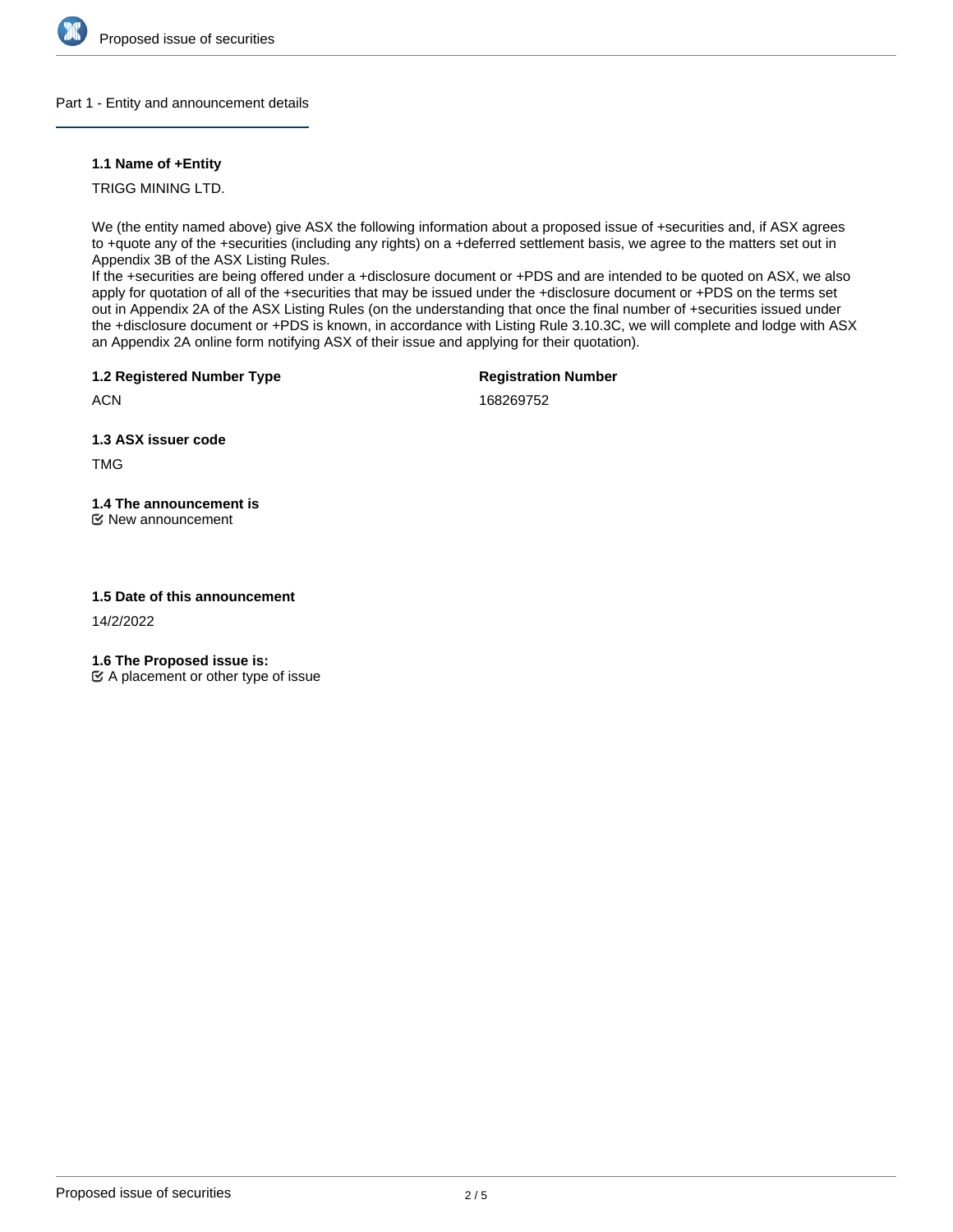

Part 7 - Details of proposed placement or other issue

Part 7A - Conditions

**7A.1 Do any external approvals need to be obtained or other conditions satisfied before the placement or other type of issue can proceed on an unconditional basis?** No

Part 7B - Issue details

**Is the proposed security a 'New class' (+securities in a class that is not yet quoted or recorded by ASX) or an 'Existing class' (additional securities in a class that is already quoted or recorded by ASX)?** Existing class

**Will the proposed issue of this +security include an offer of attaching +securities?** No

Details of +securities proposed to be issued

### **ASX +security code and description**

TMGOC : OPTION EXPIRING 16-FEB-2024 DEFERRED

### **Number of +securities proposed to be issued**

718,355

**Offer price details**

**Are the +securities proposed to be issued being issued for a cash consideration?** No

### **Please describe the consideration being provided for the +securities**

718,355 options to be issued to the lead manager for every \$1 raised under the follow-on placement

**Please provide an estimate of the AUD equivalent of the consideration being provided for the +securities** 0.000001

**Will these +securities rank equally in all respects from their issue date with the existing issued +securities in that class?** Yes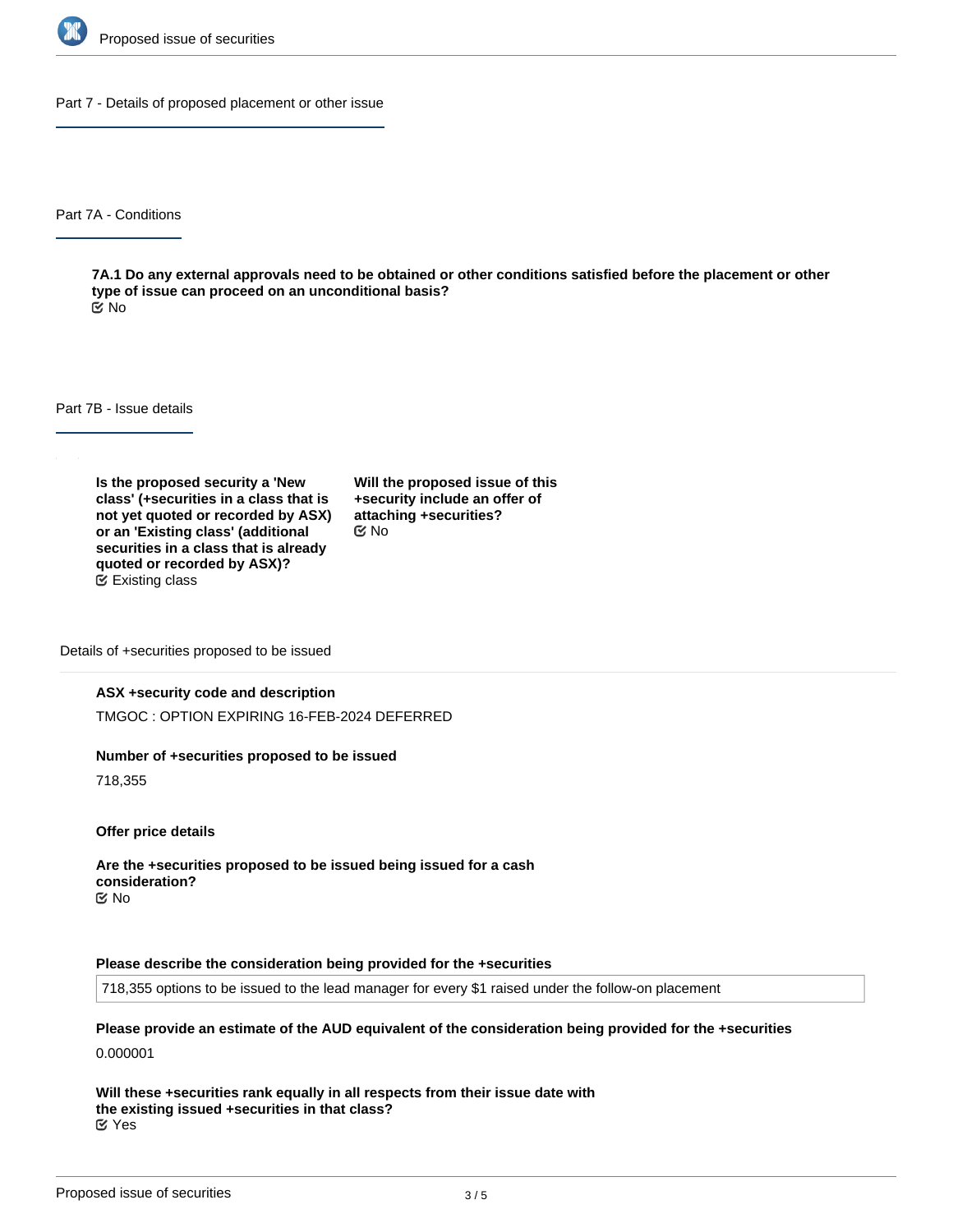

Part 7C - Timetable

**7C.1 Proposed +issue date** 16/2/2022

Part 7D - Listing Rule requirements

**7D.1 Has the entity obtained, or is it obtaining, +security holder approval for the entire issue under listing rule 7.1?** No

**7D.1b Are any of the +securities proposed to be issued without +security holder approval using the entity's 15% placement capacity under listing rule 7.1?** Yes

**7D.1b ( i ) How many +securities are proposed to be issued without security holder approval using the entity's 15% placement capacity under listing rule 7.1?**

718,355 TMGOC options

**7D.1c Are any of the +securities proposed to be issued without +security holder approval using the entity's additional 10% placement capacity under listing rule 7.1A (if applicable)?** No

**7D.2 Is a party referred to in listing rule 10.11 participating in the proposed issue?** No

**7D.3 Will any of the +securities to be issued be +restricted securities for the purposes of the listing rules?** No

**7D.4 Will any of the +securities to be issued be subject to +voluntary escrow?** No

Part 7E - Fees and expenses

**7E.1 Will there be a lead manager or broker to the proposed issue?** No

**7E.2 Is the proposed issue to be underwritten?** No